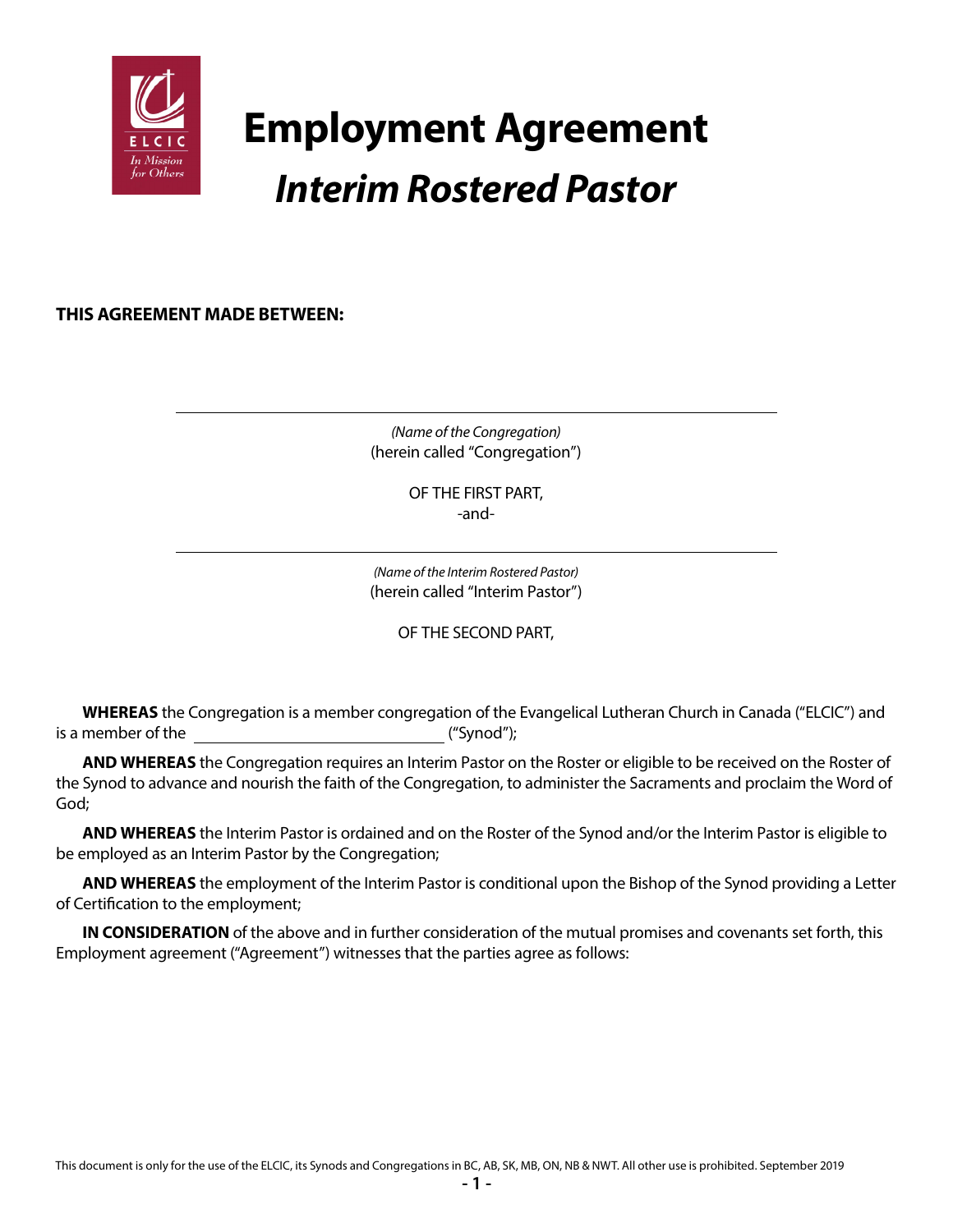## **PREREQUISITES TO EMPLOYMENT**

- 1. This employment contract and the employment of the Interim Pastor are conditional upon:
	- a. a Letter of Certification to the employment being provided by the Bishop of the Synod prior to the commencement of the Interim Pastor's employment by the Congregation;
	- b. the Interim Pastor being eligible for and remaining on the Roster of the Synod;
	- c. the Interim Pastor shall provide to the Congregation a current and satisfactory to the Congregation criminal record check (in Ontario a Criminal record and judicial matters check); and because this employment will require interacting with vulnerable persons meaning a person who, because of their age, a disability or other circumstances, whether temporary or permanent, (a) is in a position of dependency on others, or (b) is otherwise at a greater risk than the general population of being harmed by a person in a position of trust or authority towards them, the Interim Pastor must also provide to the Congregation:
		- i. a Child Abuse Registry Check (if available in the province(s) in which the Interim Pastor has resided in the past three (3) years); and
		- ii. a Vulnerable Sector or Child Intervention Check;
	- d. the Interim Pastor, after being provided the ELCIC Sexual Abuse or Harassment Policy ("Policy"), agreeing to review and abide by the Policy, and signing the Acknowledgement Form that is part of the Policy and returning such to the Synod office.

# **ONGOING OBLIGATIONS OF THE PASTOR & THE CONGREGATION**

- 2. a. During and continuing throughout the employment, the Interim Pastor accepts that the following ongoing obligations are required to maintain the employment:
	- i. the Interim Pastor must remain in good standing on the Roster of the Synod;
	- ii. the Interim Pastor must conduct the Interim Pastor's affairs in accordance with the Constitution and Bylaws of the ELCIC and the Synod;
	- iii. the Interim Pastor must immediately notify the Congregation if the Interim Pastor is removed from the Roster of the Synod or if the privileges of the Interim Pastor as a minister on the Roster of the Synod are suspended or terminated;
	- iv. depending on the length of the employment the Congregation shall be entitled to require the Interim Pastor to provide current Checks satisfactory to the Congregation (including fingerprint-based Checks) once every three years at the Congregation's expense, and the Interim Pastor shall comply with such requirement;
	- v. depending on the length of the employment the Interim Pastor to provide the Congregation with certification of participation in 'Healthy Boundaries' training every five years; and
	- vi. the Interim Pastor agrees that the onus is on the Interim Pastor to advise the Congregation immediately if there is any charge or conviction under the Criminal Code of Canada.
	- b. Throughout the employment the Congregation accepts the following ongoing obligations to the Interim Pastor:
		- i. to ensure that the compensation benefits agreed to, including vacation and paid holidays are provided to the Interim Pastor;
		- ii. to provide the Interim Pastor a place to work to make sure the Interim Pastor has access to the workplace;
		- iii. to provide the Interim Pastor the tools and equipment needed to perform the Interim Pastor's functions;
		- iv. to make sure the Interim Pastor's working conditions are safe; and
		- v. to treat the Interim Pastor with respect and make sure the Interim Pastor is not harassed or discriminated against.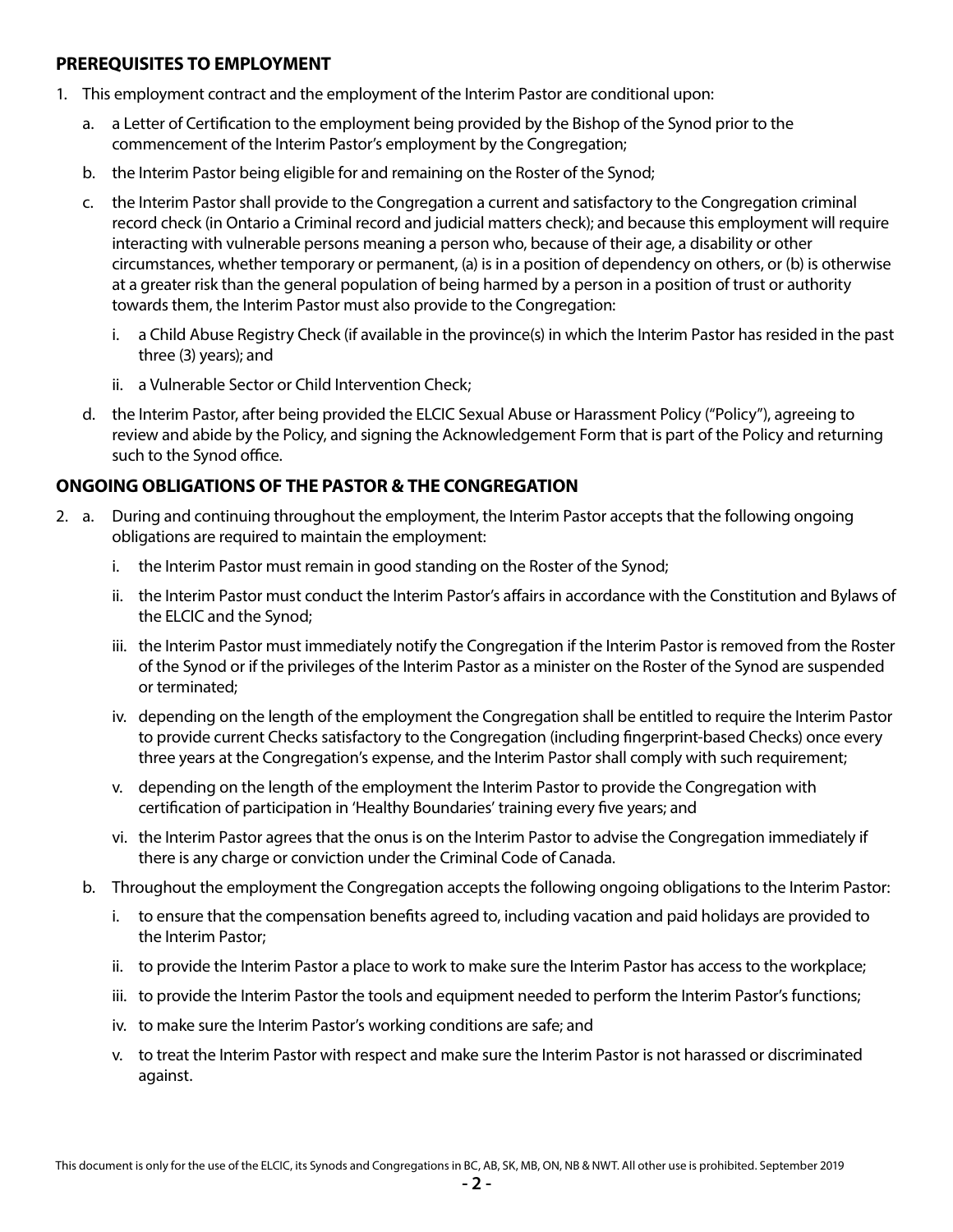## **REMUNERATION AND BENEFITS**

- 3. a. If the employment of the Interim Pastor is other than full-time specify the percentage of employment compared to full-time:  $\frac{1}{2}$ %.
	- b. The Congregation shall compensate the Interim Pastor with a salary which includes, if applicable, housing allowance hereinafter "Salary" and benefits which include:
		- i. please check ONE of the following:
			- an initial Salary (determined after consideration of the synodical salary quidelines) of \$ per annum paid in instalments;

or

 $\Box$  an initial Salary (determined after consideration of the synodical salary quidelines) of \$ per month paid in instalments;

or

 $\Box$  an initial Salary (determined after consideration of the synodical salary guidelines for part-time interim ministers) specifically:

as long as the interim employment continues the Salary shall be reviewed annually;

- ii. membership, when eligible, in the ELCIC Pension Plan sponsored by ELCIC Group Services Inc.;
- iii. membership, when eligible, ELCIC Group Benefits Plans administered by ELCIC Group Services Inc.;
- iv. participation in ELCIC Programs including the Continuing Education Plan;
- v. vacation in accordance with the approved policies;
- vi. professional expenses paid by the Congregation in accordance with the approved policies;
- vii. moving expenses, when applicable, including travel paid by the Congregation; specific details are as follows:

 viii. reasonable expense reimbursement, not otherwise provided for, incurred in attending conventions and other official meetings at which the Interim Pastor's attendance is required.

- c. The Interim Pastor acknowledges and agrees that the ELCIC Pension Plan, ELCIC Group Benefit Plans, and any ELCIC Programs can be changed from time to time and any such change shall not constitute a fundamental change to the terms of the employment when the Interim Pastor is provided with thirty (30) days' advance notice of the change.
- d. If the Congregation is providing the Interim Pastor with a residence for the personal use of the Interim Pastor and members of the Interim Pastor's immediate family during the term of the Interim Pastor's employment, the terms shall be as set out in a Residence Agreement and shall be attached to this agreement as Schedule "A".
- e. The remuneration provided under this Agreement shall be subject to such deductions as the Congregation is from time to time required to make pursuant to law, government regulation, for benefits or by consent of the Interim Pastor.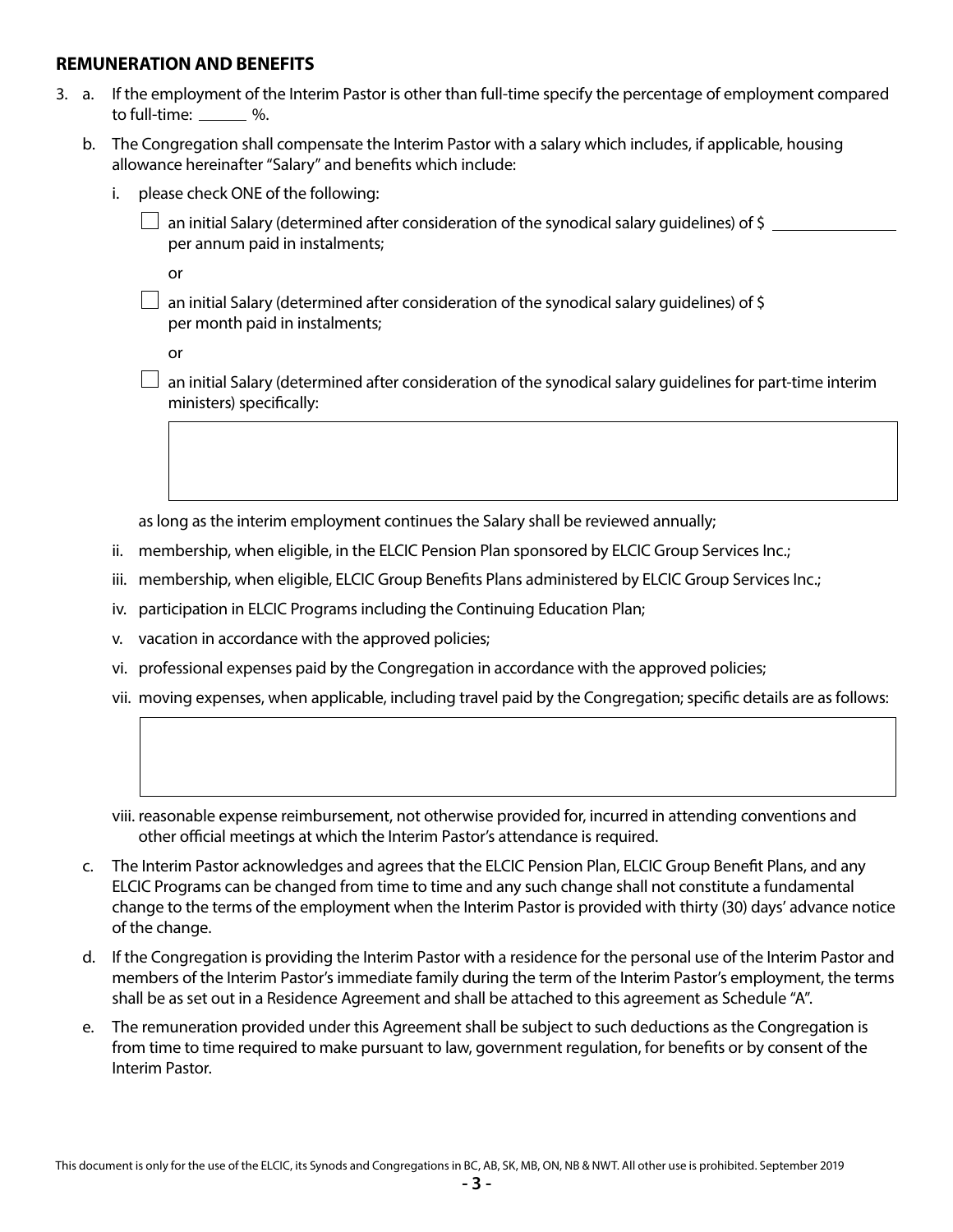## **SCOPE OF POSITION & COOPERATION WITH SYNOD**

- 4. a. Neither the ELCIC nor the Synod is the Interim Pastor's employer, but the nature of this ministry and the Interim Pastor's employment requires that the Interim Pastor work and cooperate with the Synod and the Bishop of the Synod for the greater good of the ELCIC, the Synod, and Congregation.
	- b. The Interim Pastor shall at all times faithfully, diligently, and to the best of the Interim Pastor's skill, ability, experience and talents, perform the Interim Pastor's duties.
	- c. During the term of this Agreement the Interim Pastor shall not participate in any other business, occupation, or become an employee or agent of any corporation, firm or individual, except with the consent, which shall not be unreasonably withheld, of the Congregation and after the Interim Pastor has consulted with the Bishop of the Synod.
	- d. The Interim Pastor shall not participate in any activity, be it professional or personal, that is in conflict with the Interim Pastor's duties to the Congregation.

# **CONFIDENTIALITY**

5. The Interim Pastor acknowledges and agrees that the Interim Pastor has a duty of confidentiality to the Congregation and that the duty includes maintaining the confidentiality of confidential information. "Confidential Information" is defined to include but it is not limited to: information with respect to the financial, business and human resources management of the Congregation. Accordingly, the Interim Pastor undertakes and agrees not to disclose Confidential Information to any person not authorized to receive the Confidential Information without the express written permission of the Congregation, and that the Interim Pastor shall use the Interim Pastor's best efforts to maintain the secrecy of all of the Confidential Information.

The Interim Pastor agrees that this duty of confidentiality survives the termination of this Agreement and the Interim Pastor's employment.

## **TERM**

6. The employment of the Interim Pastor by the Congregation shall commence on the <u>seconday</u> of <sub>-</sub>, 20 <sub>1</sub> and shall continue until such time as a regularly called Pastor begins his/her ministry and at that time the employment shall be terminated in accordance with this Agreement.

# **NOTICE OF TERMINATION NOT FOR CAUSE**

- 7. a. Notwithstanding any termination of employment provisions set out in the Constitution and Bylaws of the Congregation, the Synod, or the ELCIC, in the event of a not for cause termination, the respective rights of the Congregation and the Interim Pastor shall be those set out in this article seven.
	- b. The employment of the Interim Pastor may be terminated by the Congregation at any time without cause (which includes but is not limited to when a regularly called Pastor begins his/her ministry) upon the Congregation providing to the Interim Pastor the following:
		- i. written notice or pay in lieu of notice (the "Notice Period") of thirty calendar days or the minimum termination notice required by the applicable employment standards legislation, whichever is the greater;
		- ii. the Notice Period may, at the discretion of the Congregation, be provided by way of working notice or payment of the equivalent Salary in lieu of notice or a combination thereof;
		- iii. where the Notice Period is in whole or in part provided by way of pay in lieu of notice, the Congregation may, in its sole discretion, provide such pay in lieu of notice in a lump sum or through continuation of payment of the Interim Pastor's Salary through payroll;
		- iv. to the extent required by the applicable employment standards legislation, if the Interim Pastor is entitled to severance pay in addition to the Notice Period, the Congregation shall provide the required severance pay to the Interim Pastor;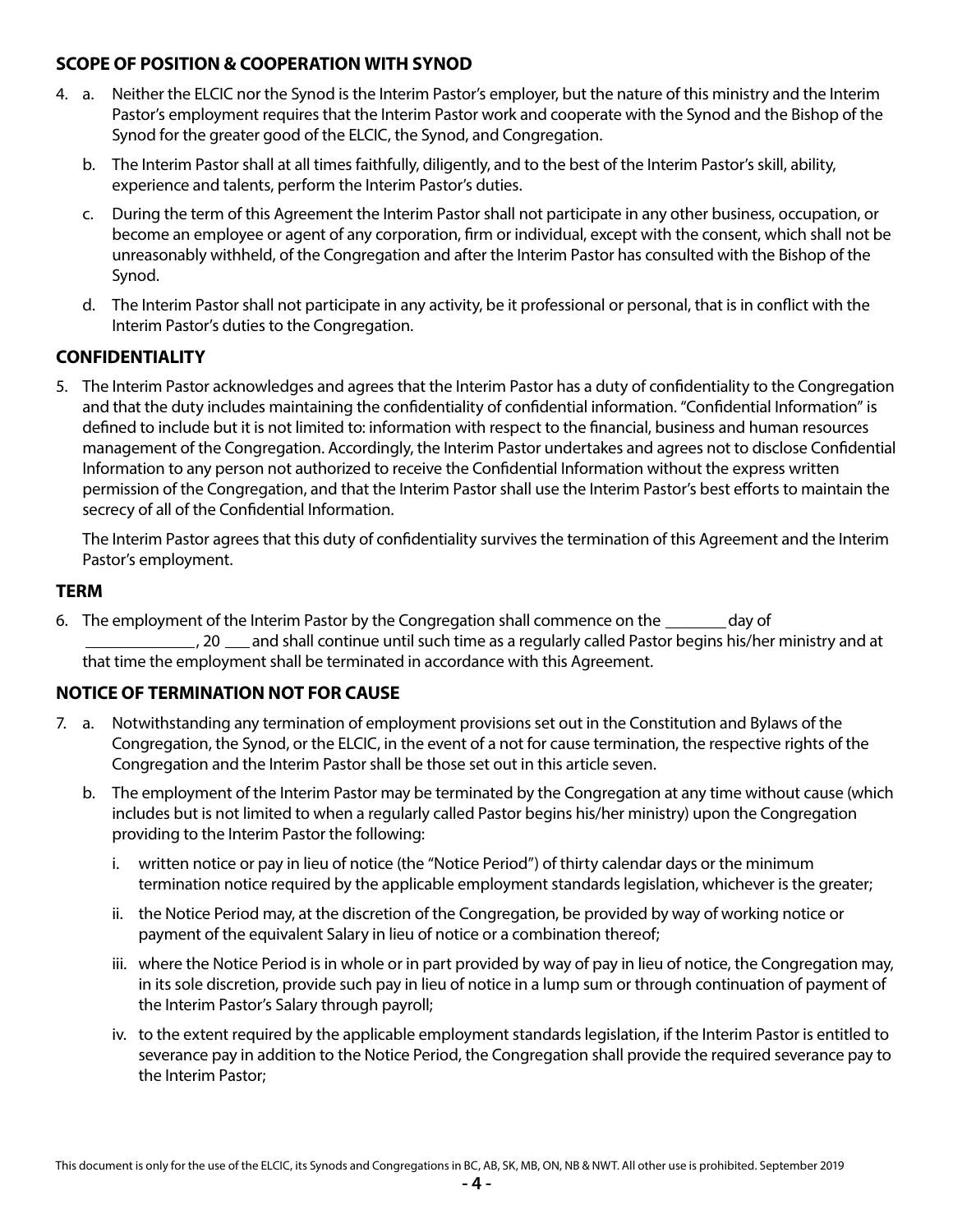- v. if and to the extent required by the applicable employment standards legislation, the Congregation shall continue to make whatever benefit plan contributions are required to maintain the Interim Pastor's benefit plans for the statutory notice period in the applicable employment standards legislation; and
- vi. the Congregation shall also provide any other minimum rights, benefits and entitlements (if any) required by the applicable employment standards legislation to the extent that such rights, benefits and entitlements have not already been provided.
- c. The Interim Pastor can terminate employment upon providing the Congregation with thirty (30) days' notice. Such notice however may be waived in whole or in part by agreement of the parties, or by the Congregation with payment to the Interim Pastor of the remaining resignation notice.

## **TERMINATION OTHER**

8. Other than in the event of a not for cause termination, the employment of the Interim Pastor may be terminated for any of the reasons listed and processes provided for in the Constitution and Bylaws of the Congregation, the Synod and the ELCIC.

## **DISCIPLINE**

9. The grounds for discipline and the disciplinary procedures set out in the Constitution and Bylaws of the ELCIC and the Manual Re Discipline for Rostered Ministers shall apply to the Interim Pastor, including but not limited to disciplinary penalties such as suspension from employment and/or removal from the Roster as well as any right of appeal available to the Interim Pastor with respect to such.

## **ENTIRE AGREEMENT**

10. This Agreement contains the entire agreement between the parties hereto as it relates to the matters set out herein and this Agreement supersedes all previous negotiations, understandings and agreements whether verbal or written with respect to any matters herein referred to. To be effective, any changes or modifications to this Agreement shall be made in writing and signed by both parties.

#### **SEVERABILITY**

11. The parties agree that in the event that any provision, clause, article, attachment herein, or part thereof, which forms part of this Agreement, is deemed void, invalid or unenforceable by a court of competent jurisdiction, the remaining provisions, clauses, articles, attachments or parts thereof, shall be and remain in full force and effect.

#### **GOVERNING LAW**

12. This Agreement shall be construed in accordance with the laws of the Province [territory] of and the laws of Canada as applicable.

#### **NOTICES**

13. Where by this Agreement any notice is to be or may be given by one party to the other, such notice may be personally delivered or may be given by registered mail and shall be deemed to have been effectively given if sent by registered mail, postage prepaid, correctly addressed to the party to whom such notice is to be given, and any such notice when so mailed shall be deemed to have been received four (4) days after it was mailed.

## **RETURN OF MATERIALS**

14. All files, forms, books, materials, written correspondence, memoranda, documents, manuals, computer disks and software products in any form or media whatsoever pertaining to the affairs and interests of the Congregation that may come into the possession or control of the Interim Pastor shall at all times remain the property of the Congregation. On termination of the Interim Pastor's employment for any reason, the Interim Pastor agrees to deliver promptly to the Congregation all such property of the Congregation in the possession of the Interim Pastor or directly or indirectly under the control of the Interim Pastor. The Interim Pastor agrees not to make for personal or business use, reproductions or copies of any such property or other property of the Congregation.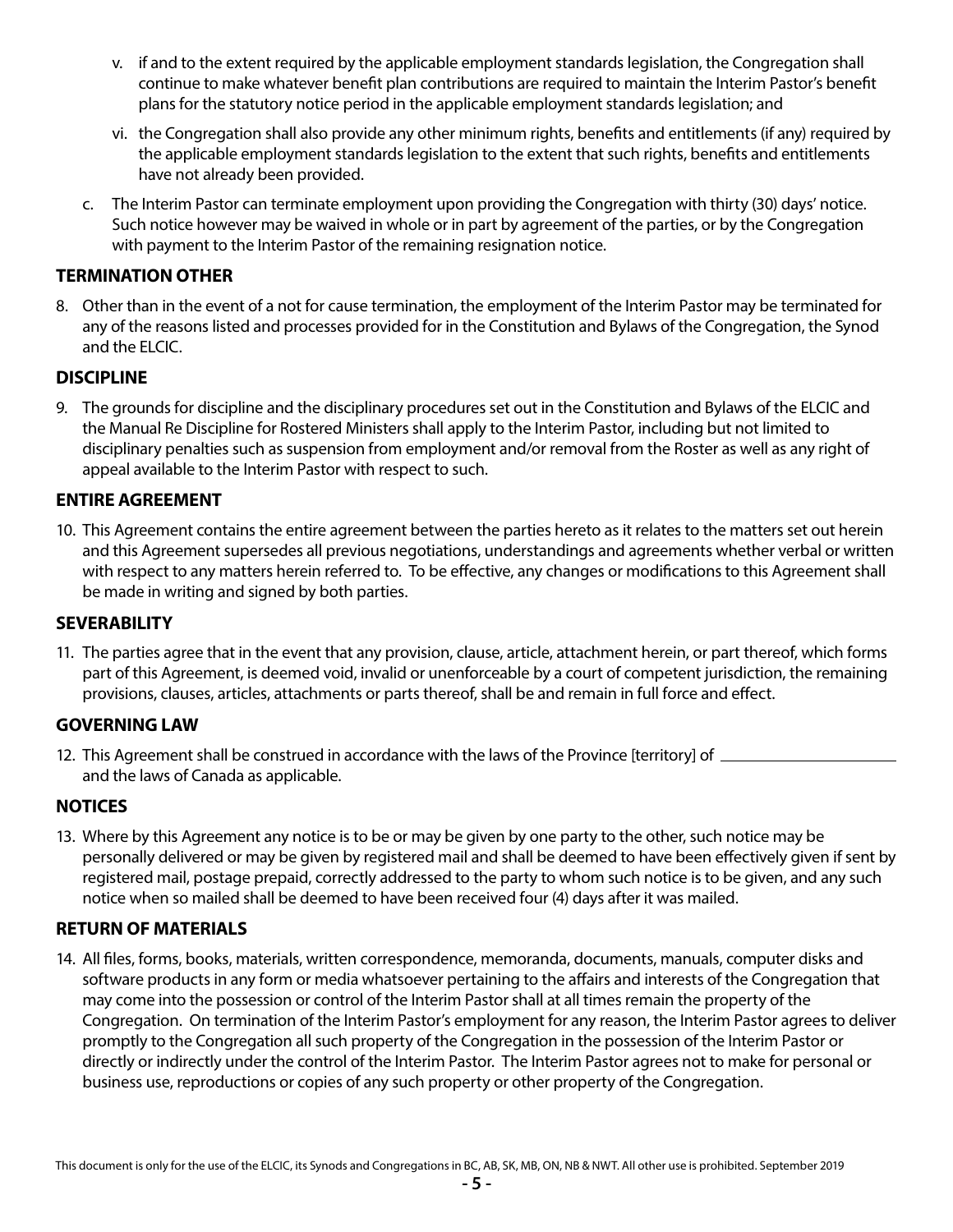Notwithstanding anything in this Agreement or at common law the parties agree that the Interim Pastor as original author of any sermon or other work used to minister to the Congregation shall remain the owner of the copyright and intellectual property with respect to such.

## **PRIVACY**

- 15. The Congregation collects personal information about the Interim Pastor:
	- a. the Interim Pastor's personal information is collected, used and disclosed for the following purposes: payroll; employee benefits; statutory deductions and remittances such as income tax; general employment purposes such as calculating length of service and for information relating to the initiation, management and termination of the employment relationship;
	- b. the Congregation only discloses personal information with third parties as required and for the purposes noted above or as required or permitted by applicable law. For example, the Congregation must disclose certain personal information with the Income Tax authorities, and, with third party providers of employee benefits;
	- c. the Interim Pastor is entitled to review and correct personal information the Congregation has collected about the Interim Pastor by communicating with the Chair of the Congregational Council; and
	- d. by signing this Agreement the Interim Pastor consents to the Congregation collecting, using and disclosing the Interim Pastor's personal information as detailed above.

## **AGREEMENT SIGNED IN COUNTERPARTS**

16. This Agreement may be executed and delivered (by original, facsimile or electronic transmission) in multiple counterparts each of which shall be deemed to be an original and all of which together shall constitute one and the same agreement.

#### **TIMING FOR ACCEPTANCE OF THE AGREEMENT**

17. For this Agreement to be binding both parties are required to sign the Agreement on or before the **suce and a** day of the month of  $\frac{1}{2}$ , 20  $\frac{1}{2}$ .

# **LEGAL ADVICE**

18. The Interim Pastor acknowledges that the Interim Pastor has obtained, or has had an opportunity to seek, independent legal advice in connection with the negotiation and execution of this Agreement, and further acknowledges that the Interim Pastor has read, understands, and agrees to be bound by all of the terms and conditions contained herein.